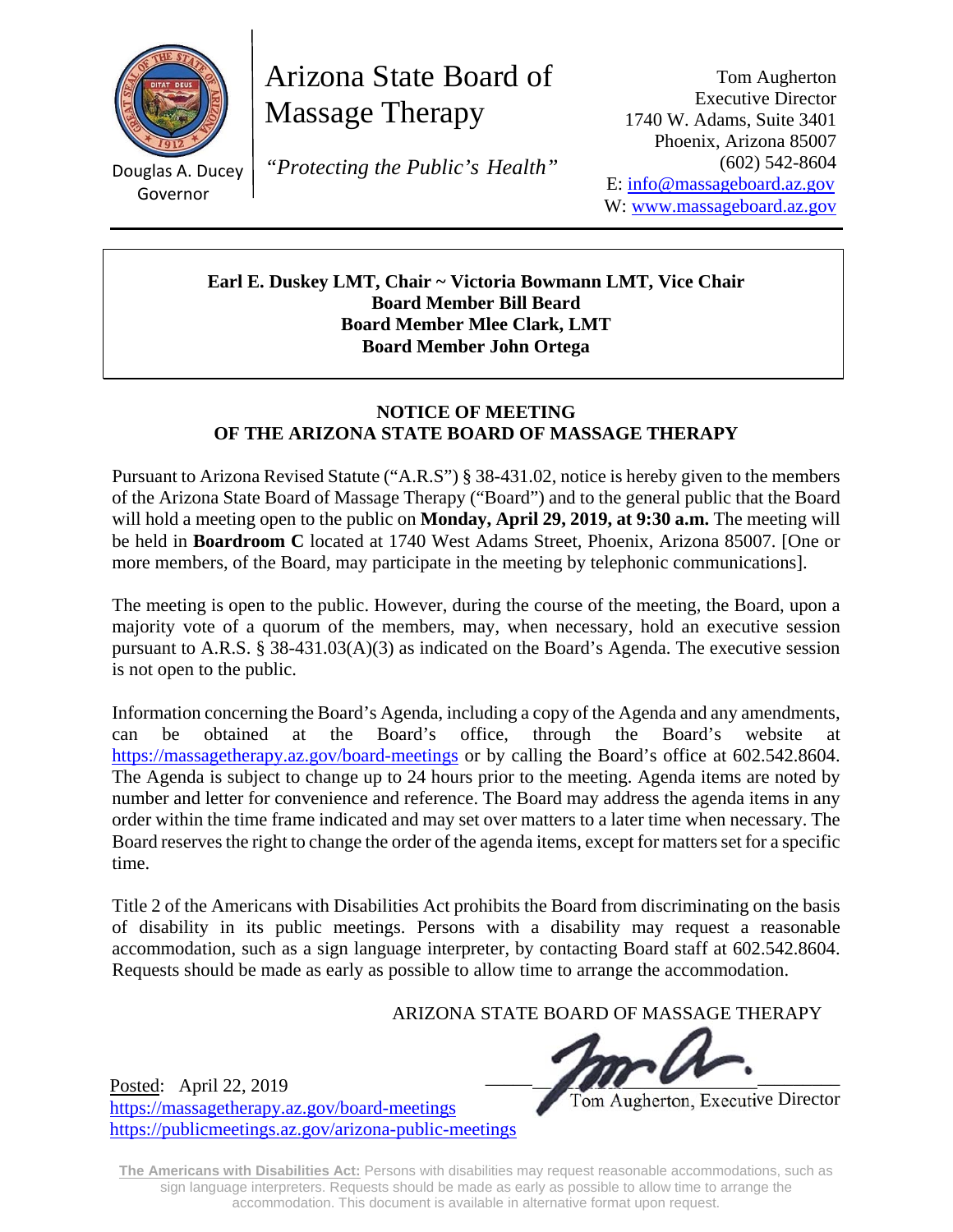

Arizona State Board of Massage Therapy

Governor

 $\frac{1}{\sqrt{2}}$ Douglas A. Ducey *"Protecting the Public's Health"*

Tom Augherton Executive Director 1740 W. Adams, Suite 3401 Phoenix, Arizona 85007 (602) 542-8604 E: info@massageboard.az.gov W: www.massageboard.az.gov

**Earl E. Duskey LMT, Chair ~ Victoria Bowmann LMT, Vice Chair Board Member Bill Beard Board Member Mlee Clark, LMT Board Member John Ortega** 

# **April 29, 2019 Board Meeting Agenda**

**NOTE:** The Arizona State Board of Massage Therapy Chair reserves the right to change the order of items published on the agenda, except for public hearings set for a specific time.

During the Board meeting and upon a vote of the majority of a quorum, the Board may go into executive session to obtain legal advice from the Board's attorney(s) pursuant to Arizona Revised Statute ("A.R.S.") § 38-431.03(A)(3) on any items listed on the agenda. All meeting attendees whose presence is not required in an executive session can remain in the board meeting room when the Board withdraws to chambers for an executive session. Any and all legal action will only take place in open session.

# **I. CALL TO ORDER**

## **II. ROLL CALL**

## **III. CALL TO THE PUBLIC**

Pursuant to A.R.S. § 38-431.01(H), the Board may make an open call to the public during a public meeting, subject to reasonable time, place and manner restrictions, to allow individuals to address the public body on any issue within the jurisdiction of the public body. However, members of the Board are not allowed to discuss or take legal action on matters raised during an open call to the public unless the matters are properly noticed for discussion and legal action. The Board, however, may ask staff to review a matter or may ask that a matter be put on a future agenda. *(Information detailing the "Call to the Public" is provided for attendees at the rear of the Board room, as well as copies of the Board agenda).* 

# **IV. DECLARATION OF CONFLICTS OF INTEREST – A.R.S. § 38-503**

**The Americans with Disabilities Act:** Persons with disabilities may request reasonable accommodations, such as sign language interpreters. Requests should be made as early as possible to allow time to arrange the accommodation. This document is available in alternative format upon request.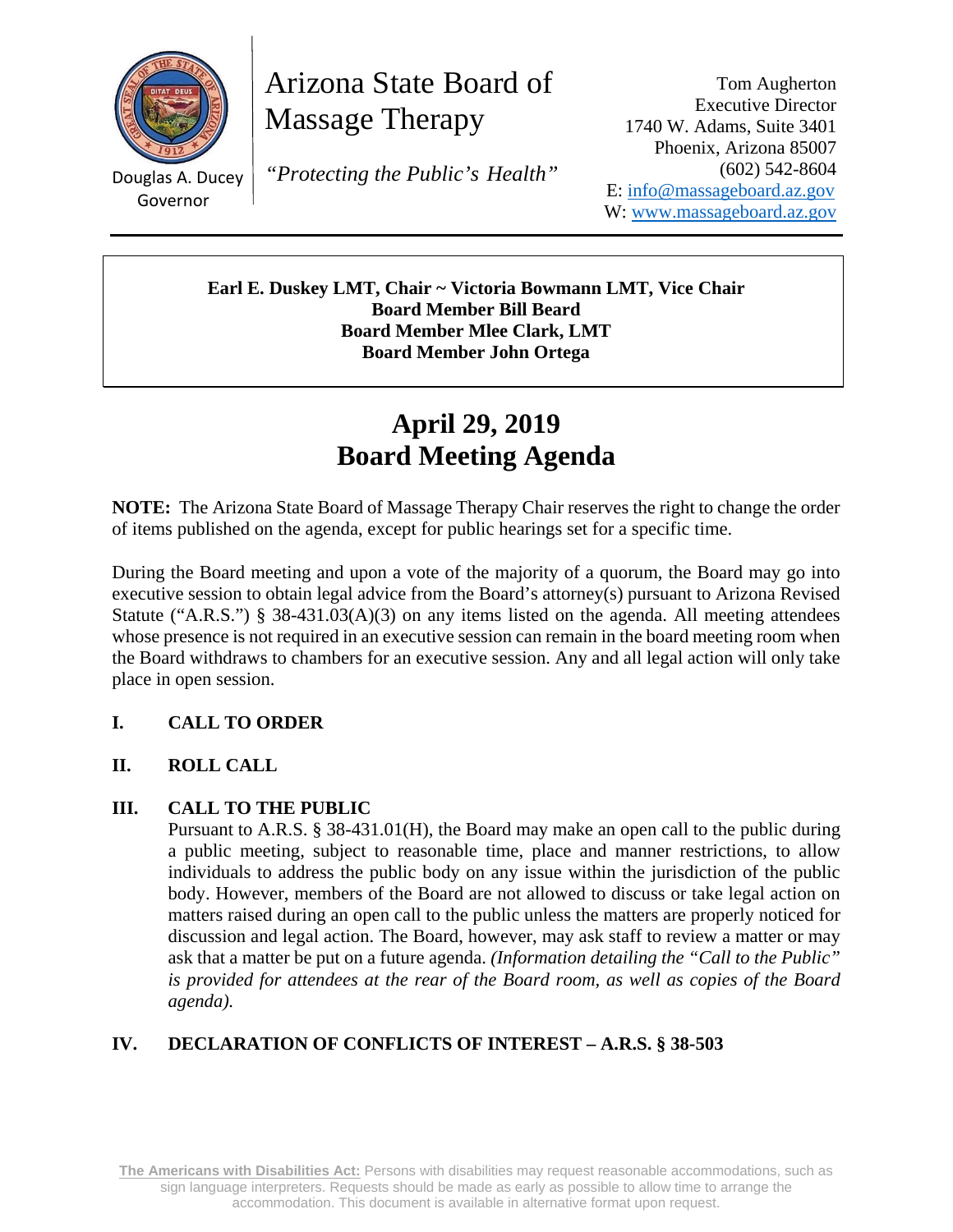#### **V. REVIEW, DISCUSSION AND POSSIBLE ACTION ON BOARD MEETING MINUTES**

- A. Discussion and approval of the Open Session Minutes from the February 28, 2019 board meeting.
- B. Discussion and approval of the Executive Session Minutes from the February 28, 2019 board meeting.
- C. Discussion and approval of the Open Session Minutes from the March 25, 2019 board meeting.

## **VI. ITEMS FOR BOARD REVIEW, DISCUSSION AND POSSIBLE ACTION**

Upon a vote of the majority of a quorum, the Board may go into executive session, pursuant to A.R.S. § 38-431.03(A)(2) to discuss or consider records exempt, by law, from public inspection, including the receipt and discussion of information or testimony that is specifically required to be maintained as confidential by state or federal law.

A. Formal Hearing(s)

Pursuant to A.R.S. § 32-4254, the Board will hold a formal hearing to review, discuss and take possible action for the following file(s):

- 1. File No. 19-138; Qu, Yong
- 2. File No. 19-147; Cherry, Caleb
- B. Formal Interview(s)

Pursuant to A.R.S. § 32-4254, the Board will hold a formal interview to review, discuss and take possible action for the following file(s):

- 1. File No. 19-130; Boyle, Robert
- C. Investigation File(s)

Board to review, discuss and take possible action on investigation files.

- 1. File No. 19-150; Mitchel, Carl
- 2. File No. 19-151; Argentino, Matthew
- 3. File No. 19-153; Jean-Pierre, Grayson
- D. License Application(s) for Arizona Massage Therapy License(s)

Board to review and discuss the license applications pursuant to A.R.S. §§ 32-4222 & 32-4223 and A.A.C. R4-15-201 & R4-15-203, and may vote to take action on the following applicants:

- 1. Begay, Shindina
- 2. Torres, Richard
- 3. Wang, Feng

## E. Review of Board's Formal Hearing Decision

Pursuant to A.A.C. R4-15-401, the Board will review the final decision issued for the formal hearing to affirm or modify its decision.

1. File No. 19-118; Castro, Sergio